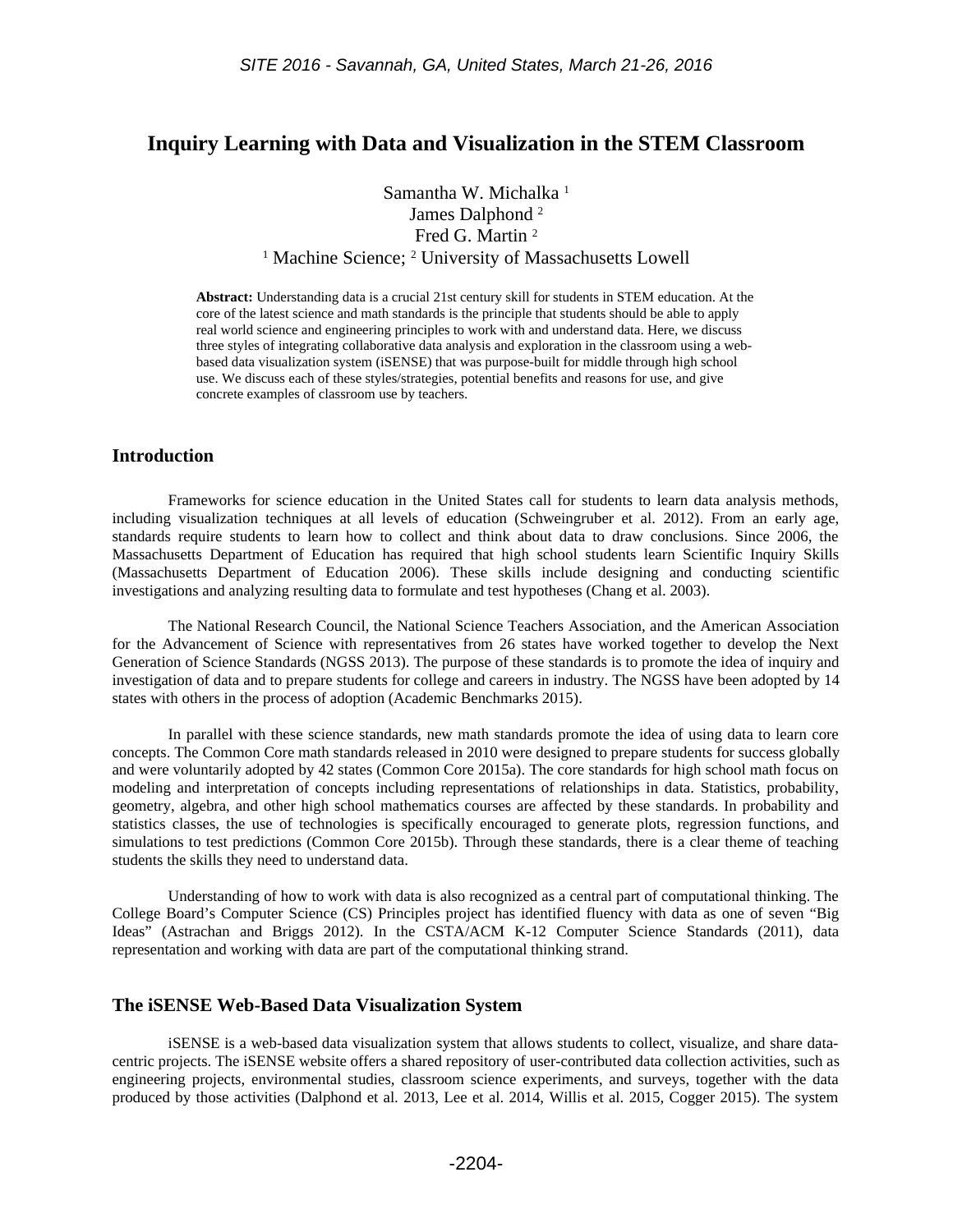enables users to contribute their own activities, upload data, and explore dynamic data visualizations. During exploration, visualizations can be saved and shared with collaborators. iSENSE is a National Science Foundationfunded research project, and its technology is open and free to use.

Work on iSENSE began at University of Massachusetts Lowell in 2008 with the goal of building an end-toend system where students could collect data and share it with classmates or across schools. Since then, iSENSE has been iteratively developed with direct feedback from teachers and students. iSENSE is made up of 4 main components: projects, fields, data sets, and visualizations. A project is the framework on which to build upon for a specific activity. In order to contribute data to a project, it must contain one or more fields (i.e., variables), which describe the structure of the data being collected. Once a project is created and its fields defined, users may contribute data sets, which contain data for all or a subset of the fields. After data has been contributed to a project, users can explore their data dynamically using the visualization tools.

iSENSE has been designed to streamline the creation of projects and reduce the number of steps required to visualize data. To create a project, a teacher enters a relevant project name for the activity. This creates the project with that name and provides the tools to fill in other information and related materials. Field creation can be done in two ways. The first way to create fields is to create them manually on the website. The second method is to simply upload a spreadsheet containing data and the system will determine the fields and their types automatically. To allow students to contribute data to the project, teachers may have their students create accounts, or they may simply add a "contributor key" that students can then use to enter data. Data may be entered manually on the website, uploaded from a file, or uploaded through the API or mobile phone apps. As of this writing, over 600 users have created 1,200 projects and over 10,000 data sets.

# **Three Models for Working with Data in the Classroom**

In our work with teachers and students using our data visualization system, we have developed three models of typical usage. As illustrated in Fig. 1, each has its own considerations and benefits. The three models are:

(1) Using student-collected data sets. Here, students (individually or in small teams) gather data (conduct experiments) and contribute it to a project in the system. Having the students' data in a central, structured location allows the classroom participants to gain meaning from each others' contributions.

(2) Working with pre-existing data organized into "curated" data sets. Here, teachers prepare data sets from a trusted source, and students make sense of the data in an inquiry-based process. Also, students can be engaged in creating their own curated data sets. This usage model allows students to gain or reinforce domain or content expertise while developing data analysis skills.

(3) A hybrid model where students contribute experimental data to a previously curated data set. In this model, the trusted curated data set is used to help students find meaning in the data that they gather experimentally.

The following sections present details about each of these usage models.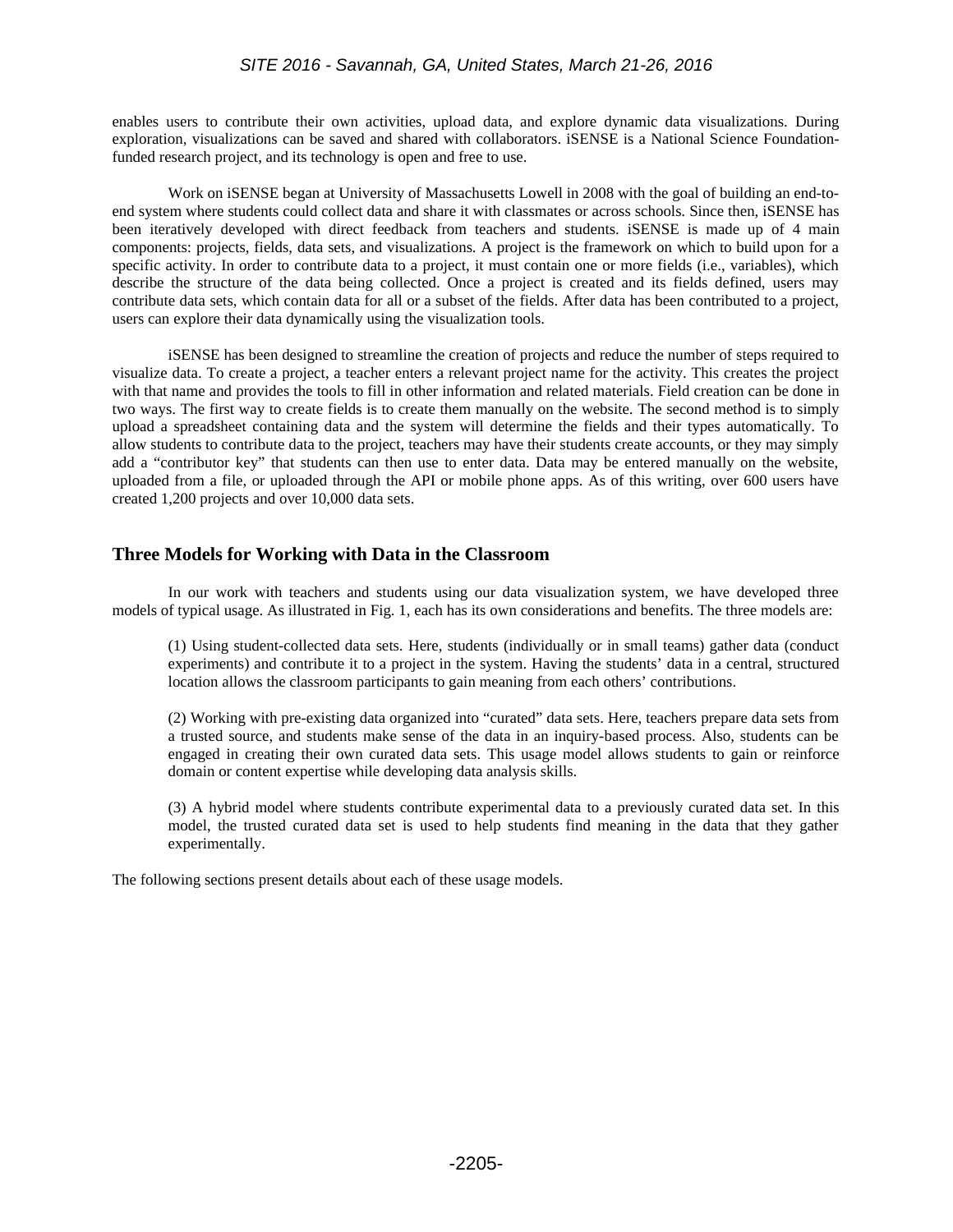

**Figure 1.** Three approaches to working with data.

### **Using Student-Collected Data Sets**

In the student-collected model, individual students or groups gather and share their own data. This typically occurs in some form of a laboratory experiment or simulation but sometimes extends to surveys or researching outside sources. In one common use case, the entire class reviews the procedure and hypothesis and then individual students or teams conduct the experiment and record the appropriate data. Students or teams upload their own data to iSENSE and independently assess their findings. Students then compare their own data to data submitted by their peers (either in the same class or a larger group). This strategy of individual collection and investigation allows students to build a concrete understanding of the experiment and variables. The subsequent combining of data with other students offers two primary benefits: 1) detecting sources of error and 2) increasing the amount of data available for interpretation.

All scientific experiments involve some degree of error, both from systematic and random sources. When trying to generalize to abstract concepts and relationships from experimental data, errors can add a challenge for student learning. For example, if a student accidentally omits a negative sign, they may interpret their recorded data correctly, but incorrectly learn the relationship between to two variables. When students compare their data to that of their peers, they are able to identify sources of error (either independently or with teacher guidance). In a recent classroom laboratory, students calculated density of clay by measuring mass and volume. When the students compared their data (see Fig. 2), one group quickly noticed that their volume measurement and their density calculation were both very different from all other groups. The group was able to revisit their data and find their calculation error (dividing volume by mass instead of mass by volume) and their error in recording the volume. The teacher commented that measurement and calculation errors such as these had likely been happening throughout her years of teaching but that combining and comparing student data highlights these errors and provides students with immediate feedback.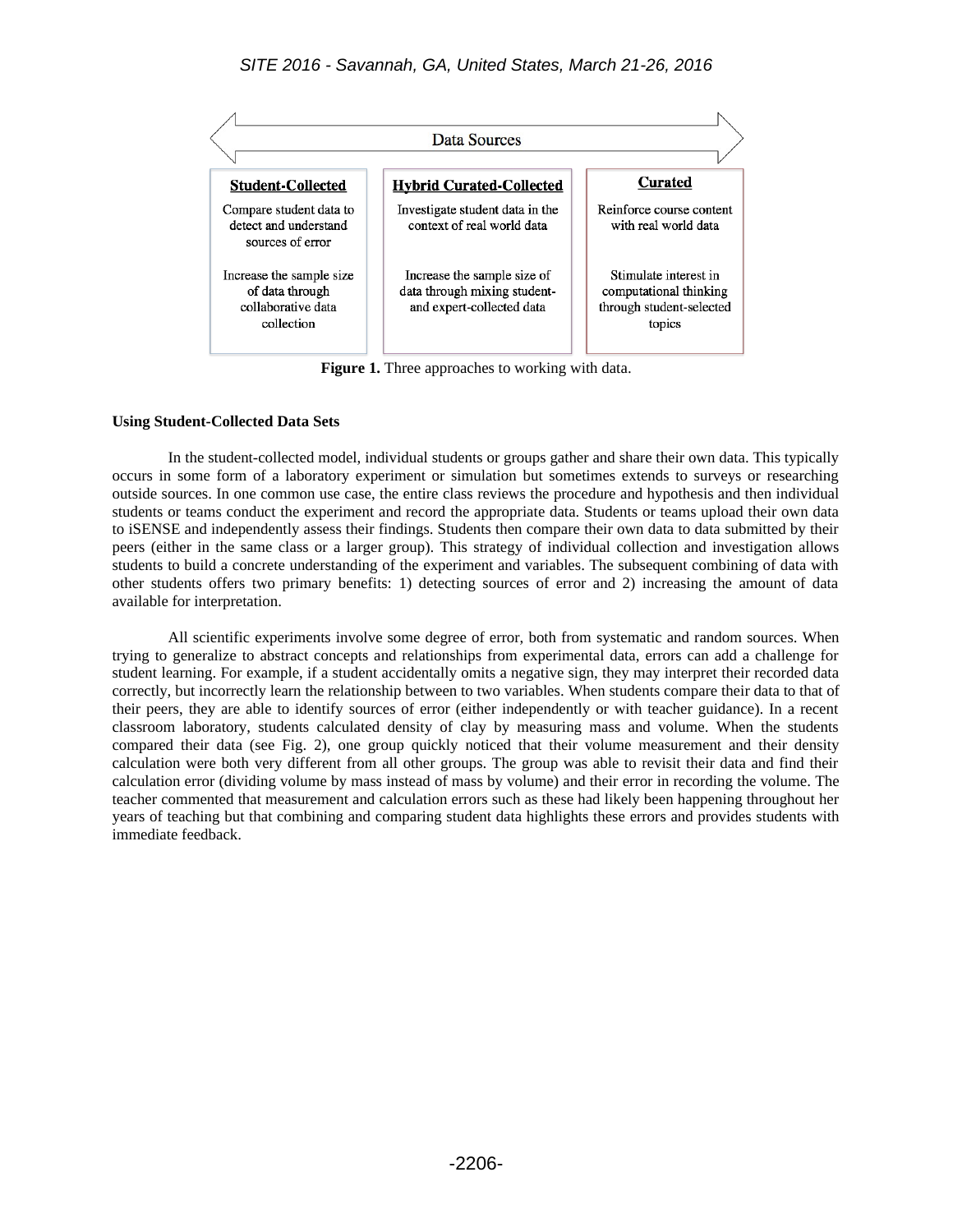

**Figure 2.** Bar plots showing the mass, volume, and density of pieces of clay for 11 student groups. Comparing group data highlights the volume and density errors made by one group.

Combining student-collected data allows a class to efficiently collect data while still providing each student with a hands-on data collection experience. This is especially beneficial when manipulating an independent variable over a large range or when a large about of data is needed to observe a subtle effect. We recently conducted a class experiment in which students measured the decrease in temperature during a vinegar and baking soda reaction. The amount of vinegar was held constant, but students were randomly assigned different amounts of baking soda. Each student measured the decrease in temperature over 60 seconds and contributed their data to the project (see Fig. 3). This design allowed the class to cover a range of baking soda amounts while minimizing class time spent on data collection. In this example, multiple students use the same amount of baking soda to facilitate a discussion about measurement error, but we could have alternatively extended the range of baking soda amounts.



**Figure 3.** Scatter plot showing the relationship between the amount of baking soda adding to vinegar and the decrease in temperature. Each colored triangle represents data from an individual student.

Collaborative data collection increases the amount of data available for exploration and interpretation; this is especially important in probability and statistics and in experiments when the effect size is small. In one collaborative experiment, students each rolled a pair of dice 10 times and recorded the dice values and their sum for each roll. Fig. 4 shows the histogram of dice sums for a single student (left), 15 students (middle), and approximately 70 contributors (right). Notably, the dice sum distribution for the single student does not reflect the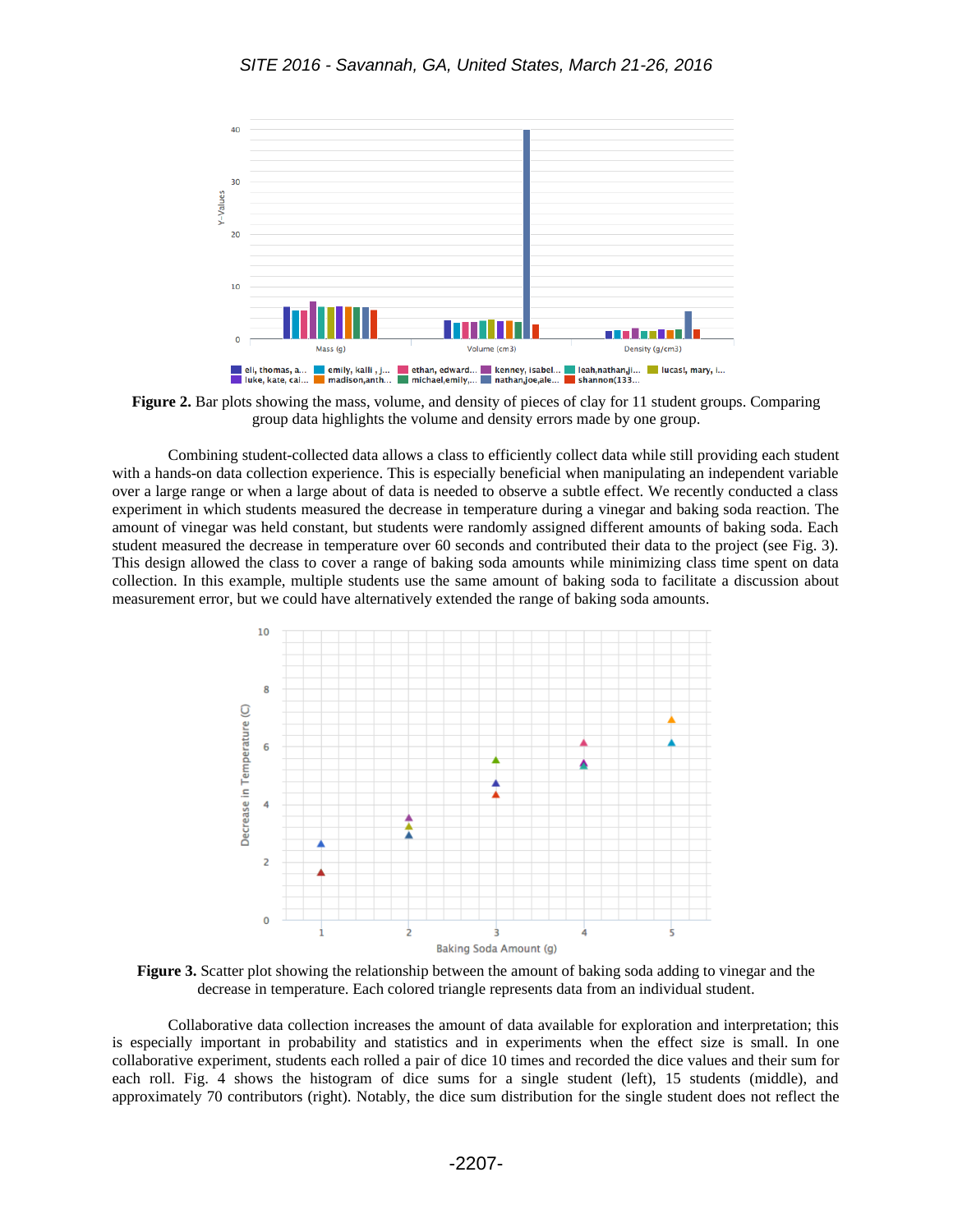theoretical triangle distribution; however, the sum distribution approaches the theoretical distribution as the number of contributors increases.



**Figure 4.** Histograms of the sum of rolling two dice. Data shown from 1 student conducting 10 rolls (left), from 15 students (middle), and 70 students (right). Note the different scales of the y-axes.

#### **Using Curated Data Sets**

We use the term "curated" to refer to data sets that have been edited and prepared for student use with the assumption that the data sets contained in them are accurate. The original source of the data may be published reports from scientists or government organizations, data sets published by other groups (e.g., sports statistics), or well-known facts. We have encouraged teachers: (1) to create projects that contain data sets that are relevant to their instructional goals, and create assignments that support their students in exploring these data sets; (2) to encourage their students to explore existing data sets on the site, choosing subjects that pique their interest, and using this as the basis for investing in understanding the data; and (3) to support their students in creating original curated-data projects, sharing their interests with others and learning how to structure data for narrative purposes in the process.

We seeded this work with a variety of general-interest data sets. For example, we imported data published by Major League Baseball that includes business statistics like home attendance, payroll, and home field capacity, plus sports performance data such as team hits, runs, batting average, and the newer "on base plus slugging" percentage. Using a heat map view, it's easy to see which teams have the most money to spend, and how this correlates to other statistics of the team performance. For fans of baseball, their domain knowledge allows them to represent complex relationships among the sports data.



**Figure 5.** Heatmap showing location and magnitude of earthquakes of 7.0+ magnitude since 1973, using data from the USGS.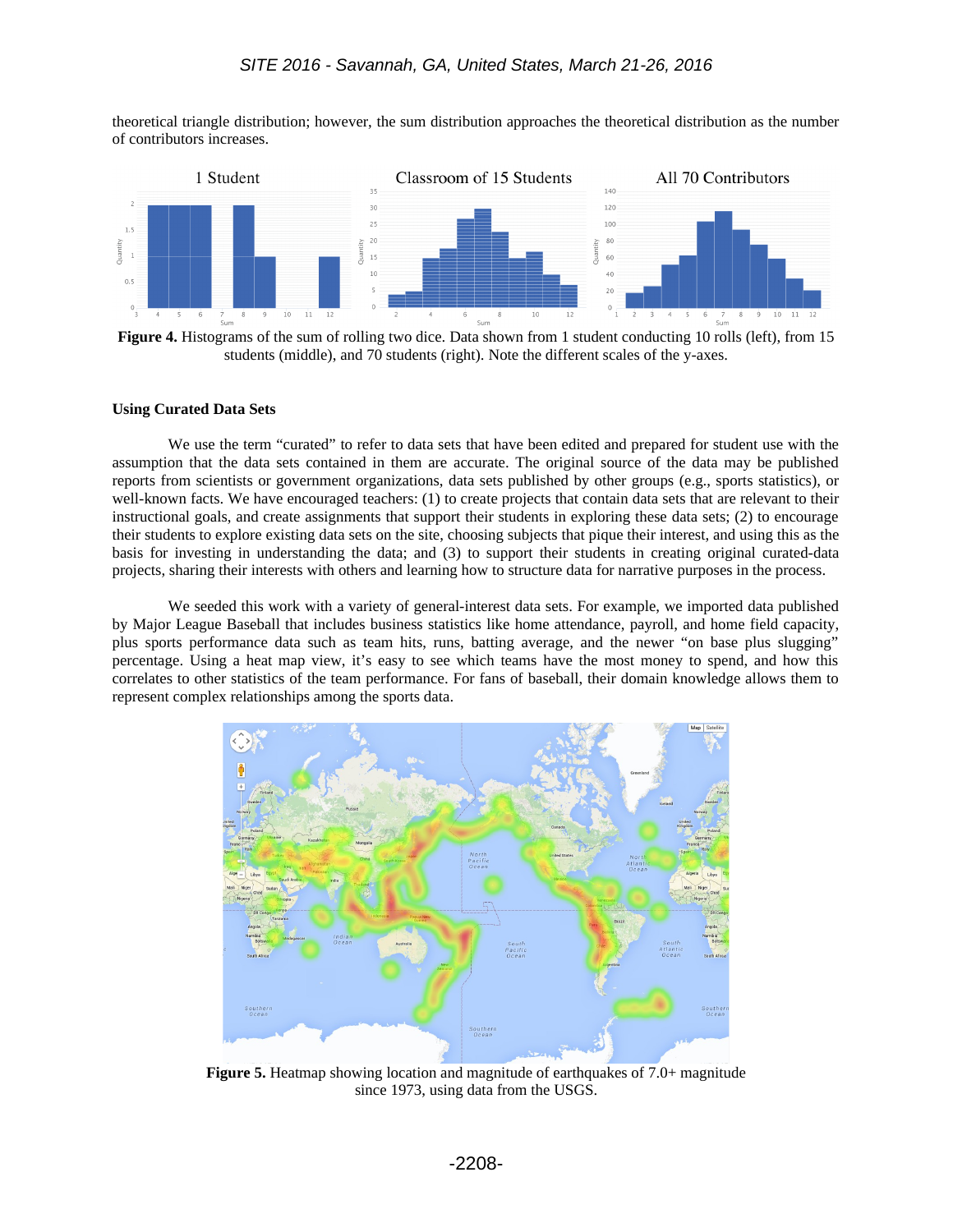### *SITE 2016 - Savannah, GA, United States, March 21-26, 2016*

We created a series of environmental data sets, including hurricane data (showing relationships between wind speed and air pressure, and wind speed and declared class of hurricane); atmospheric carbon dioxide levels (showing periodic increases and decreases over the last 650,000 years, followed by a contemporary spike); and earthquake data (showing magnitude, location, and time of earthquakes). Fig. 5 shows a map visualization of the latter.

Teachers have built a variety of curated data sets for their students' use, including projects showing: statistics on cyber-bullying, using data from the National Center for Education Statistics that shows relative proportions of different types of bullying, and rates from four regions of the country; earth science content matter (minerals, their hardness and other properties, and their countries of origin; solar system content matter (relationships among planetary distance from the sun, mass, period of revolution, and period of rotation); and world population (most populous countries in 2015, and projected most-populous in 2050). The teachers' instructional goals were for their students to simultaneously learn about the subject matter while learning to work with data.

An alternative use of curated data sets is to teach students about research and data analysis through topics that they find interesting. This strategy was recently used in a science fair preparation mini-course. Students learned about finding and citing reliable online sources of data and how to organize data in a spreadsheet. Students then created their own projects about a topic they found interesting by finding a reliable data source, formatting the data appropriately, creating a project on iSENSE, and exploring the data. Students then composed a short report about their project, including key data visualizations. Student-selected topics included goals scored by star soccer plays over several years, mortality rates of Alzheimer's disease and Parkinson's disease by state, gun violence by state, and height by country. Here, the teacher's instructional goals were for students to learn about online research and appropriate graph use.

#### **Using Hybrid Curated-Collected Data Sets**

Student-collected and user-curated data offer different advantages for learning with data and sparking student interest; the process of collecting one's own data can create a sense of ownership and curated data from external sources can connect content knowledge to the world outside of the classroom. In some cases, these two strategies can be combined into a hybrid curated-collected model.

In one example of the hybrid curated-collected strategy, students learn about clean water through a mix of data exploration and a hands-on water testing field trip. Prior to the field trip, students are introduced to several water quality measurements (e.g., temperature, pH, dissolved oxygen) through class discussion and an activity in which they explore a large expert-collected data set from a local river. During the field trip, students test water samples from the local river and compared their data to historical expert-collected data from the same water source. Students assessed whether their measured temperature, pH, dissolved oxygen, and phosphate levels fell within expected ranges. The timeline shown in Fig. 6 displays historical data from a previous year as a blue line and the student-collected data as three separate points (one color for each group). Teams of students presented their findings to their peers, using iSENSE as a visual aid. In this hybrid curated-collected format, students were able to gain concrete understanding of the water quality measurements through hands-on experience while gaining context from the larger expert-collected data set.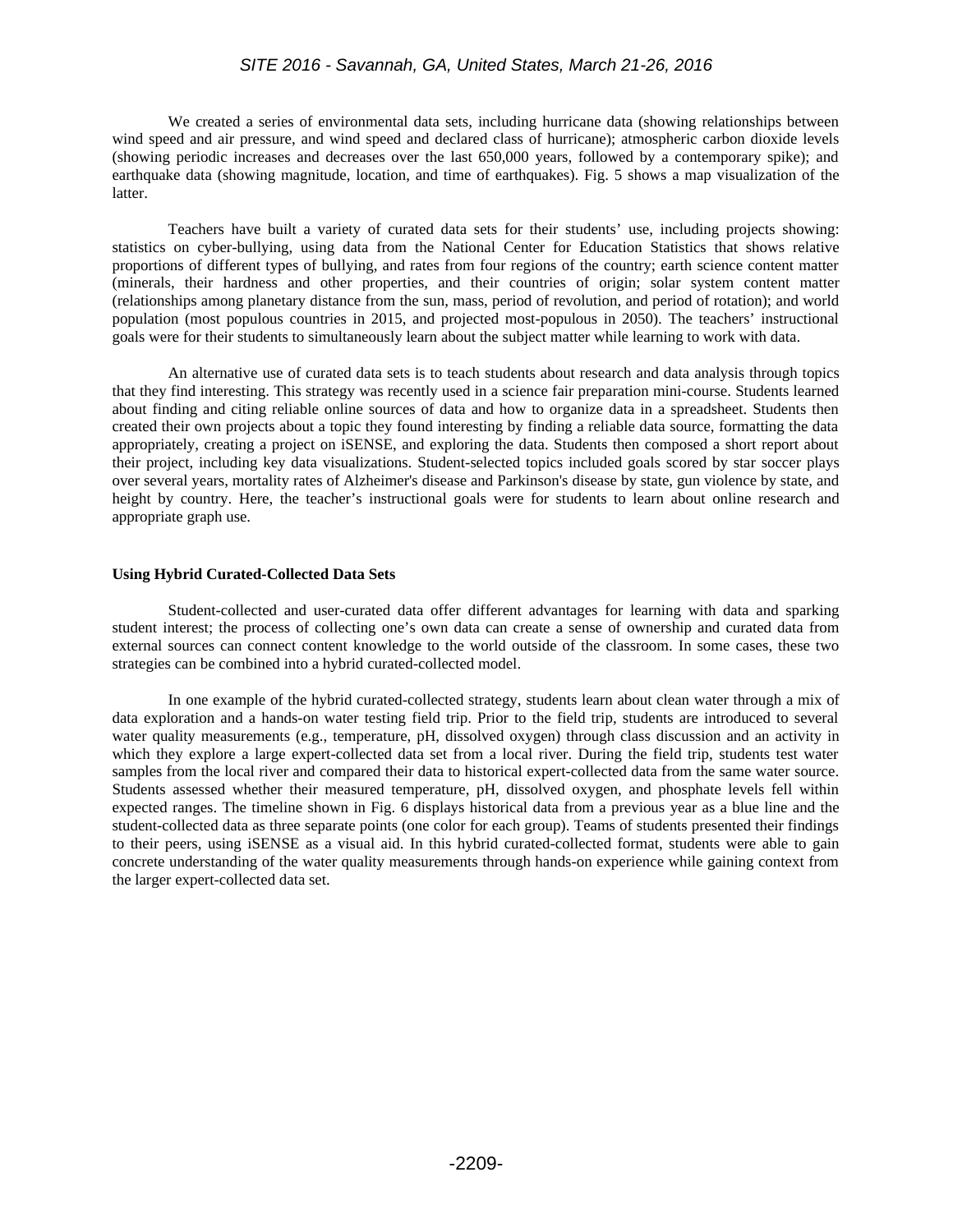

Figure 6. Temperature of Merrimack River during the summer/fall of 2012, with three student group temperature measurements taken on June 12, 2015.

## **Conclusions**

In a large study that focuses on how schools and school systems are integrating technology into students' learning experiences, the Organization for Economic Cooperation and Development reported that "adding 21st century technologies to 20th century teaching practices will just dilute the effectiveness of teaching" (OECD 2015, foreword). The report makes it clear that investments in teachers' own learning are necessary, so they can develop uses of technology that improve students' learning.

Our work has demonstrated how teachers can use a web-based data visualization platform to support their students' learning with use of data. Collaboration among learners—sharing their data sets, and examining one's own data in the context of others'— is particularly effective in supporting this sense-making. These examples highlight innovative teaching with innovative technology, which brings learning into the 21st century.

# **References**

Academic Benchmarks (2015). Next Generation Science Standards Adoption Map. *[http://academicbenchmarks.com/next](http://academicbenchmarks.com/next-generation-science-standards-adoption-map/)[generation-science-standards-adoption-map/](http://academicbenchmarks.com/next-generation-science-standards-adoption-map/)*

Astrachan, O., & Briggs, A. (2012). The CS principles project. *ACM Inroads*, 3(2), 38-42.

Chang, K.-E., Sung, Y.-T., and Lee, C.-L. (2003). Web-based collaborative inquiry learning. Journal of computer assisted learning, 19(1):56–69.

Cogger, S. (2015). Doing the Data Walk. The Science Teacher, 82(2), 43.

Common Core (2015a). About the standards. *http://www.corestandards.org/about-the-standards/*

Common Core (2015b). Common core state standards for mathematics. *http://www.corestandards.org/wpcontent/uploads/Math\_Standards.pdf*

Dalphond, J., Martin, F., Rudnicki, I., and Scribner-MacLean, M. (2013) Transforming Science and Engineering Classrooms with Online Collaborative Tools. International Society for Technology in Education Conference. http://www.isteconference.org/uploads/ISTE2013/HANDOUTS/KEY\_80762835/ISTE\_2013\_iSENSE\_RP.pdf